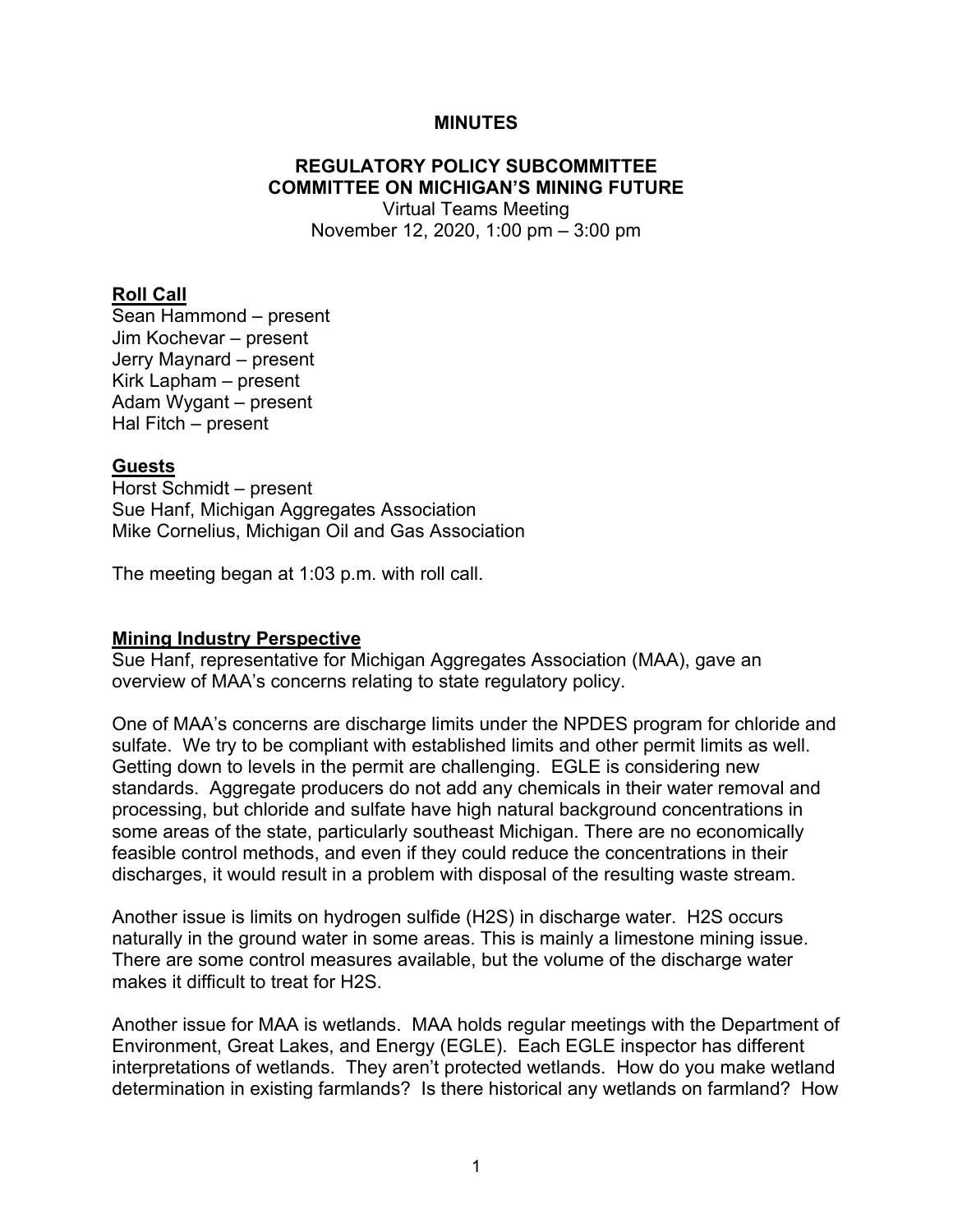do they determine if there is? Trying to get local extraction permits can be difficult for townships or cities. "Incidental wetlands" may be created by the mining operation, then pose a problem because some EGLE staff treat them as protected from later development or expansion for mining. Different inspectors have different interpretations. EGLE is drafting guidance for inspectors. Another concern is potential wetlands on existing farmland. Sometimes an aggregate producer wants to develop a new mine on existing agricultural land that is exempt from wetland restrictions, and then may have to undergo a wetland determination.

MAA's third concern is over local permits. It can be very difficult to get a local permit in some jurisdictions due to local opposition to the proposed mining operation. The subcommittee discussed Senate Bill 431, which is an attempt to address this issue. It appears the bill will be taken up soon by the full Senate.

## **Review Draft Meeting Minutes of October 1, 2020, Meeting**

Sean Hammond moved to accept the October 1, 2020, meeting minutes, and Adam Wygant seconded the motion. The subcommittee approved the minutes of the October 1, 2020, meeting.

## **Review of Subcommittee Report Outline**

Hal asked if subcommittee members had any comments on the Subcommittee Report Outline Draft 1. He noted that Kirk Lapham had previously commented that we should be clear as to the meaning of "balanced regulations" in Section 1.c. of the draft—i.e., that it means balanced with respect to allowing for reasonable development while protecting the environment, health, safety, and welfare. No subcommittee members had additional comments on the draft.

One of the issues identified to be addressed in the report is "comparison to requirements in other states" – Section 1. j. An in-depth comparison would require more time and resources than the subcommittee has. The role of the subcommittee is mainly to identify related issues; we may not be in a position to make direct comparisons or recommendations. The Michigan iron industry representatives could probably compare Michigan with Minnesota—the only two states with iron production. Hal noted there are other sources-–like the Fraser Institute—that can be referenced for purposes of comparisons.

Dam safety is a general issue of interest right now. It is quite relevant for mining operations, and can be treated as a subcategory of Section 1 in the report.

Jim mentioned that he didn't get a representative for a presentation on iron mining and wondered if people were still interested. Jim is comfortable in representing the industry. Maybe with could do a comparative with Minnesota. Jim could touch on all areas of mining and compare and contrast. We have an older statute with 631 and I would like to know how it compares with Minnesota. Does Michigan need an upgrade? If we had a new mine come online, to say it's on par with 632 would be inaccurate.